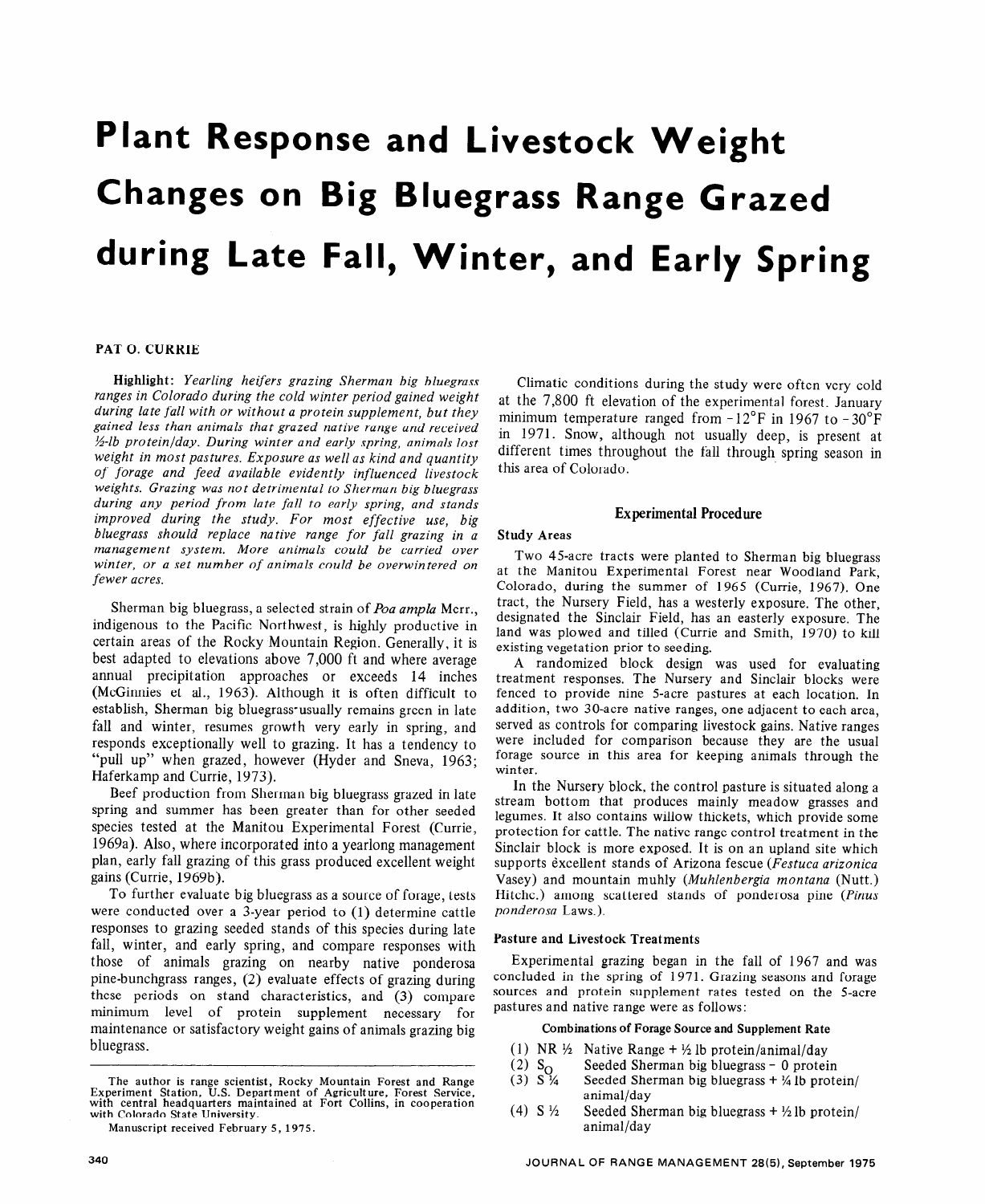## **Grazing Seasons and Approximate Dates**

Seeded Sherman big bluegrass

- (1) Late fall-December 1 to January 10
- (2) Winter-January 10 to February 20
- (3) Late spring-February 20 to April 1

#### Native Ranges

(1) Same pasture fall through spring-December 1 to April 1

Weaner Hereford calves, kept for replacement heifers, were used to graze the pastures. All animals were kept from fall through spring, and the same heifers were kept on the same protein level through the series of the three seasonal treatments. Thus, animals randomly selected for treatment  $S_{\Omega}$ received no protein supplement for the entire fall-through-spring period, while animals in the other treatments received specified amounts of protein for the entire period. Grazing periods on big bluegrass pastures were approximately 40 days. Heifers were weighed at the beginning and the end of each treatment period. Animals on native range also were weighed at 40-day intervals, but were returned to the same pasture. These heifers were fed  $\frac{1}{2}$  lb protein per animal per day throughout the 120-day fall-through-spring seasons.

The protein ration was the same for all treatments, a locally available commercial mix. It contained approximately  $12-13\%$ crude protein,  $2-3\%$  crude fat, and  $5-7\%$  crude fiber, with 20,000 units each of vitamins A and D. The supplement was fed free choice into feed bunkers in each pasture unit.

Put-and-take stocking was used to obtain the desired stubble height and degree of use. The number of heifers in each 5-acre big bluegrass pasture ranged from a low of 7 in 1 year to a high of 13, depending upon the amount of forage available. Vegetative yield on native ranges was lower and less variable; and 3 to 5 heifers per pasture provided proper stocking.

Sherman big bluegrass was grazed to a 3-inch stubble height, about 65% by weight. Previous intensity-of-grazing studies at Manitou showed that grazing to a 2-inch stubble height, or about 72% use, was too heavy for stand maintenance. Grazing to a 4-inch stubble height, or about 61% use, was too light and resulted in uneven utilization (Currie, 1969a).

Native, meadow-grass hay was fed in uniform amounts to all animals when grazable forage was snow-covered. Sheds were placed in the bluegrass pastures to provide shelter for the animals. Animals had continuous access to water, which was kept free of ice with stock tank heaters.

#### **Plant Measurements**

Standing crop was estimated on the big bluegrass pastures during mid-August each year with a Neal Electronics<sup>1</sup> Model 18-612 herbage meter (Neal and Neal, 1973). In 1967, herbage was estimated on plots randomly located in each pasture by a double sampling technique (Currie et al., 1973). Thereafter, estimates were made on 180 plots per pasture. Big bluegrass was separated from other herbage and standing dead organic matter, except in 1967. Each year all material harvested was oven dried at 105°C for 24 hours prior to weighing.

Density of invading species and changes in stand characteristics of Sherman big bluegrass were evaluated on permanently located 1- by 10-ft plots placed perpendicular to drill rows. Twenty-five of these plots were systematically established throughout each pasture.

Densities of plant species other than big bluegrass were estimated by counting individual plants within the plot frame.



Fig. 1. Heifers grazing the open bluegrass pastures were more exposed to the elements than animals grazing native range in and among trees and willow thickets in lower background. Animals shown received 1/2 lb protein/animal/day. Hay was not fed when this much bluegrass forage was available.

Because individual plants of big bluegrass growing in rows cannot easily be distinguished, a different procedure was used to evaluate plant numbers and aggregation or dispersal of that species. For this measurement, an engineer's rule, graduated 10 divisions to the inch, was placed parallel and adjacent to drill rows within the plot frame. A continuous segment of big bluegrass crown was counted as one plant. Plant intercepts were recorded to the nearest 0.1 inch. Thus a continuous, 12-inch row of bluegrass within the frame was counted as one plant, and its intercept recorded as 120 units. Wherever breaks in plant crown were evident, distinguishable plants were counted and their intercepts measured. Plants within 10 separate 1-ft drill rows were counted and measured in each of 25 plots in each pasture. Changes in intercept and numbers of bluegrass plants were evaluated by covariance analyses.

#### **Results**

#### Livestock Performance

The heifers made small but significant ( $P \leq .05$ ) weight gains on all pastures during late fall (Table 1), but usually lost weight during winter and spring. They consistently gained significantly ( $P \leq .05$ ) more weight on native range at the Nursery location than from other treatments. At the Sinclair location, heifers lost weight during winter and spring under all treatments. Losses on native range, which averaged 6 lb/animal in winter and 8 lb/animal in spring, were about half those on big bluegrass pastures where the animals received  $\frac{1}{4}$  or  $\frac{1}{2}$  lb protein/day.

Differences in weight changes on the two native ranges evidently were associated with differences in forage quality and exposure of cattle to adverse weather conditions. Along the stream bottom in the Nursery block, a variety of meadow plants comparable to those on the native meadow winter range described by Malechek (1966) apparently provided higher quality forage than did plants within the upland pine-bunchgrass pasture at the Sinclair location. In addition, native range at the Nursery location is more protected from the cold and wind than either the Sinclair native pasture or the

<sup>&</sup>lt;sup>1</sup> Trade and company names are used for the benefit of the reader; such use does not constitute an official endorsement or approval of any<br>service or product by the U.S. Department of Agriculture to the<br>exclusion of others that may be suitable.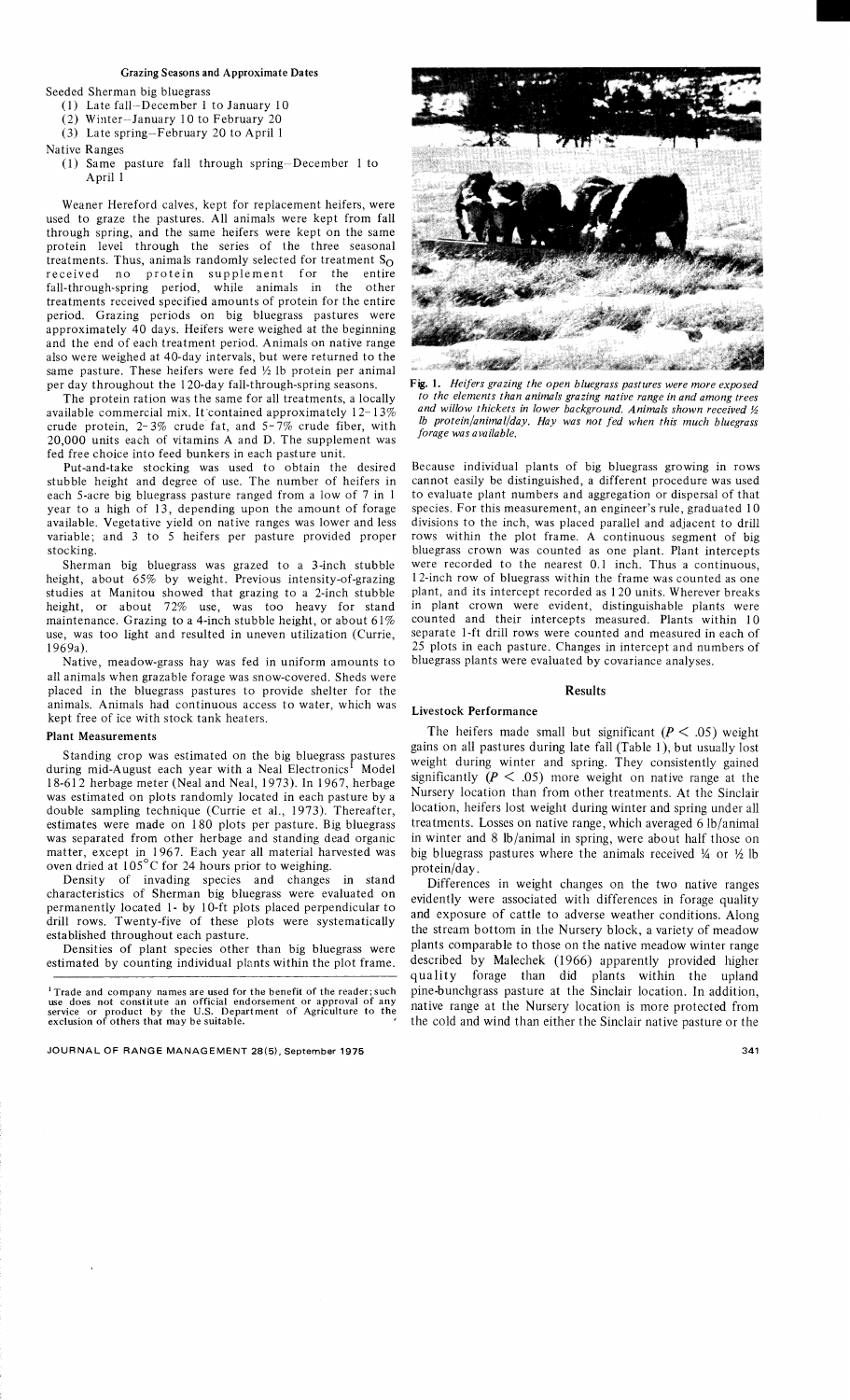|                                                            | Season                       |                                   |                                  |  |  |  |  |
|------------------------------------------------------------|------------------------------|-----------------------------------|----------------------------------|--|--|--|--|
| Forage source and<br>protein supplement<br>(lb/animal/day) | Fall<br>(Dec. 1-<br>Jan. 10) | Winter<br>$(Jan. 10-$<br>Feb. 20) | Spring<br>(Feb. 20-<br>Apr. $1)$ |  |  |  |  |
| Nursery                                                    |                              |                                   |                                  |  |  |  |  |
| Big bluegrass                                              |                              |                                   |                                  |  |  |  |  |
| 0                                                          | 6                            | $-21$                             | 2                                |  |  |  |  |
| ¼                                                          | 19                           | $-15$                             | $-3$                             |  |  |  |  |
| ⅓                                                          | 18                           | - 6                               | $-5$                             |  |  |  |  |
| Native range                                               |                              |                                   |                                  |  |  |  |  |
| $\frac{1}{2}$                                              | 35                           | 16                                | $-26$                            |  |  |  |  |
| Sinclair                                                   |                              |                                   |                                  |  |  |  |  |
| Big bluegrass                                              |                              |                                   |                                  |  |  |  |  |
| 0                                                          | 5                            | $-14$                             | $-22$                            |  |  |  |  |
| ¼                                                          | 5                            | $-10$                             | $-16$                            |  |  |  |  |
| $\frac{1}{2}$                                              | $\overline{2}$               | $-10$                             | $-17$                            |  |  |  |  |
| Native range                                               |                              |                                   |                                  |  |  |  |  |
| ⅓                                                          | 22                           | 6                                 | - 8                              |  |  |  |  |

Table 1. Average seasonal changes in weight (lb/animal) of heifer calves on Sherman big bluegrass pastures and native ranges for a 3-year period.

bluegrass pastures at either location.

Although sheds were provided to protect the heifers in all bluegrass pastures, exposure to the elements while grazing made the animals more susceptible to weight loss (Fig. 1). As expected, cattle weight gains varied significantly  $(P \le 0.01)$  by years on the bluegrass pastures. During 1967-68, the heifers gained weight under all treatments in the fall, lost most weight in winter, and a lesser amount in spring. They ended the entire fall through spring seasons with a net gain of 14 lb/animal. In 1969-70, heifers lost an average of 2.1 lb/animal in the fall on the  $\frac{1}{2}$  lb protein/day treatment and gained only 2.5 and 0.1 lb on the  $\frac{1}{4}$  lb protein supplement and no protein treatments, respectively. The heifers on these latter two treatments lost less weight in the winter season than they did in the 1967-68 treatment year, but weight losses during the spring season were larger than previous losses. Thus the heifers ended with a net weight loss of a 8 lb/animal for the 1969-70 treatment year. In 1970-71, the weight gain and loss pattern by season was similar to that for 1967-68 with gains in the fall, followed by winter losses which averaged more than in the spring. Net loss averaged 5.5 lb/animal for the season. In all years the differences in gain between seasons were associated with the onset of cold weather, particularly if accompanied by wind.

Although heifers generally gained consistently during all seasons only on native ranges, it is advantageous to have Sherman big bluegrass pastures for fall use. Even without a protein supplement, heifers gained some weight in all years. These gains were made by a total of 27 heifers over a 3-year period in each 5-acre pasture, while only 12 heifers made the larger gains on 30 acres of native range. Evaluated on a per acre basis, gains from big bluegrass without supplement nearly equaled those for native range. With either the  $\frac{1}{4}$  or  $\frac{1}{2}$  lb protein per day supplement, the gains produced per acre were double those for native range. More important, however, is that using bluegrass pastures in the fall permits saving native range areas for grazing during the more severe winter and early spring period. Thus, a larger number of animals could be maintained in good condition on the same total amount of grazable acreage, or the same number maintained on fewer acres. In addition, costs could be reduced by not feeding protein, or feeding at the 1/4-lb/day rate compared with the 1/2-lb/day used to supplement native range.

Table 2. Crown intercepts (inches) and numbers of Sherman big bluegrass plants per foot of drill row in 1971 following 4 years of grazing treatment. **Values are adjusted means for 3 pastures with 25 plots per pasture analyzed by covariance.** 

| Location | Season | Crown<br>intercept | Plant<br>numbers |
|----------|--------|--------------------|------------------|
| Nursery  | Fall   | 7.7                | 1.8              |
|          | Winter | 8.3                | 1.6              |
|          | Spring | 8.0                | 1.7              |
| Sinclair | Fall   | 7.0                | 1.6              |
|          | Winter | 7.0                | 1.7              |
|          | Spring | 7.4                | 1.6              |

### Plant **Responses**

Grazing during any of the dormant periods was not detrimental to Sherman big bluegrass. Neither plant crown intercept nor number of plants differed significantly among grazing periods at the end of the study in 1971 (Table 2). The largest difference in average intercept for seasons was only 0.6 inch between fall and winter use at the Nursery location. These same two treatments also had the most difference in plant numbers, but again the difference was very small.

From 1968 to 1971, plant intercept increased while the number of plants decreased under all treatments at both locations. These changes were not large. The increase in intercept averaged 0.6 inch, and the average number of plants per foot of row decreased 0.3. The changes indicated, however, that plants were aggregating, thus the net effect was pasture improvement under all dormant-period grazing. In contrast, grazing during the growing season damaged the stands from "pull up." Dormant season use of big bluegrass therefore provides an alternative management method (the first several years following establishment) and late fall would be the best use period for animal weight gain.

Because of uniformity in numbers and crown cover of big bluegrass in the pastures, there were no large differences in herbage yields between seasonal treatments (Table 3). Yields in 1967 were considerably higher than for other years because accumulated organic matter from time of planting in 1965 was included in this year's standing crop estimate. In subsequent years, standing dead organic matter was separated from current live plants and not included in the yield figure.

Yields were uniform between the seasonal treatments, and fluctuated in relation to growing season precipitation. From 1968 to 1969, average yields increased approximately 500 lb/acre on all treatments. These higher yields were in response to an increase of 6.42 inches of moisture received during the growing' season. Yields then decreased roughly 50% in 1971 when precipitation also decreased about 50%. The influence of precipitation on yield has been documented for longer periods of time and several seeded species (Currie and Peterson, 1966; Currie, 1969 ; Currie and Smith, 1970).

**Table 3. Herbage yields (lb/acre) from big bluegrass pastures in relation to seasonal precipitation (inches) and period of grazing. Records of oven-dry plant material produced on three pastures at each of two locations were averaged by grazing period.** 

|                   | Precipitation      | Season of grazing |        |        |  |  |
|-------------------|--------------------|-------------------|--------|--------|--|--|
| Year              | $(Apr. 1-Aug. 31)$ | Fall              | Winter | Spring |  |  |
| 1967 <sup>1</sup> | 13.13              | 4.238             | 4.242  | 4.237  |  |  |
| 1968              | 9.93               | 952               | 906    | 954    |  |  |
| 1969              | 16.35              | 1,448             | 1,413  | 1,570  |  |  |
| 1971              | 8.54               | 744               | 730    | 740    |  |  |

**' Yield for 19 67 includes standing dead organic matter.**